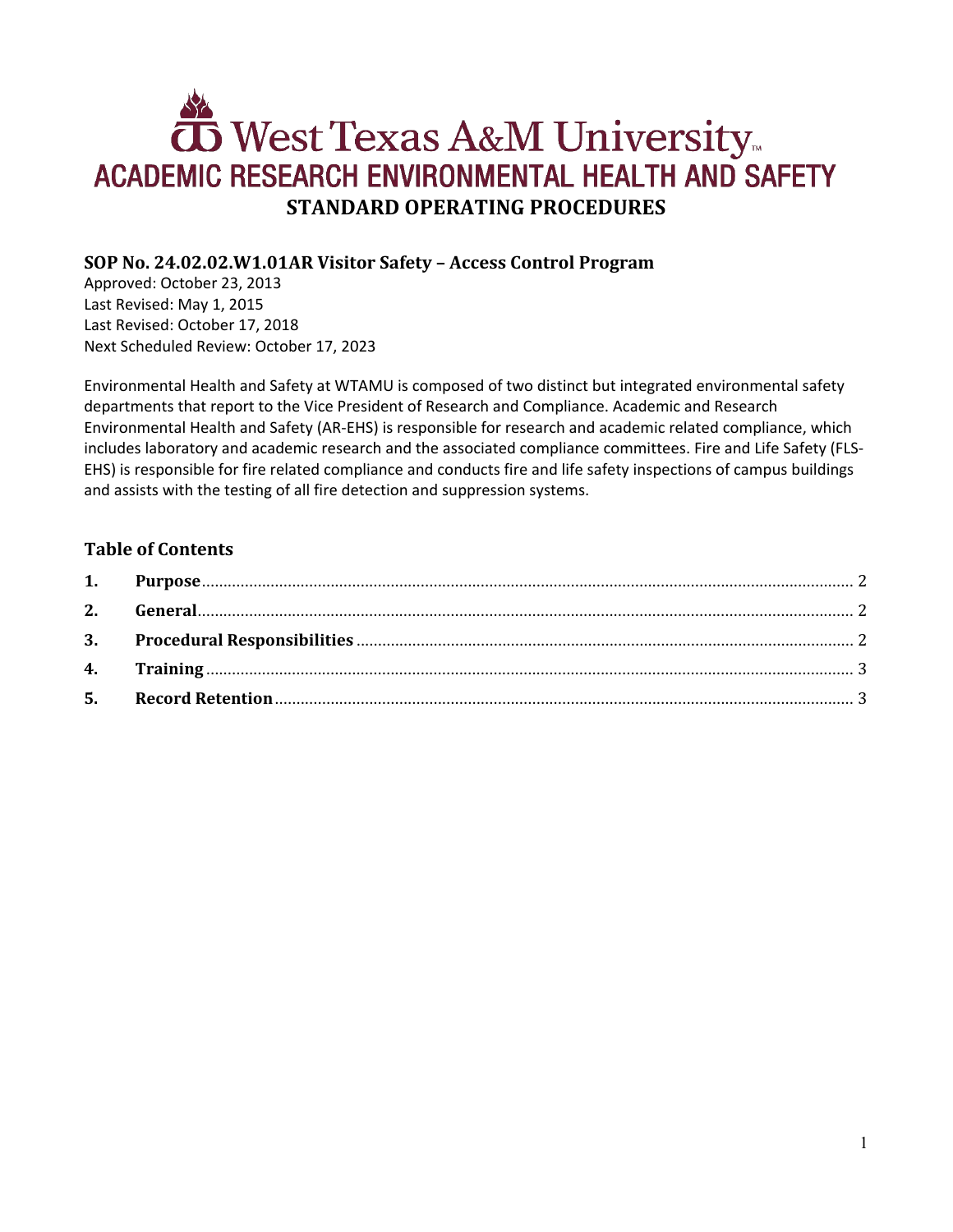## <span id="page-1-0"></span>**1. Purpose**

The purpose of this procedure is to protect the health and welfare of visitors on the West Texas A&M University (WTAMU) campus by controlling access to hazardous and restricted locations by all persons, other than approved persons with appropriate information, training, and supervision. The program is designed to eliminate the potential for injury to visitors or risk to the University's business operations that could occur from uncontrolled access to such locations. This SOP refers to visitors in teaching and research areas at WTAMU. It supplements WTAMU Rule 24.02.02.W1/BF, TAMU System Policy 24.2, and System Regulation 24.02.02.

#### <span id="page-1-1"></span>**2. General**

Safeguarding Visitors and University resources from unauthorized access, misuse, removal, or injury is a duty of all faculty, staff, and students. In laboratories, this obligation rests primarily with the PI; however, all laboratory personnel have a responsibility to take reasonable precautions against injury, theft, or misuse of materials, particularly those that could threaten the safety of the public. Any visitor (anyone not employed or enrolled in higher education at WTAMU) must be provided appropriate training and have a signed release for the tour prior to entry.

Laboratories at WTAMU are diverse and may contain hazards such as biological or energetic materials. Some Laboratories may not be toured because of Export Controls. Faculty and Staff conducting laboratory tours should contact EHS for clearance prior to scheduling the tour (West Texas A&M University Rule Export Controls 15.02.99.W1).

Children under 15 are generally not allowed in areas where dangerous equipment, hazardous chemicals, or biological materials are located or used. Exceptions may be granted for guided tours, educational programs, or other reasons if appropriate precautionary measures are taken (contact EHS or the Office of Risk Management for approval process). These measures will include written consent of a parent or guardian, and/or direct adult supervision (Texas Penal Code §22.041 for children younger than 15).

## <span id="page-1-2"></span>**3. Procedural Responsibilities**

The faculty/staff member hosting/conducting the visit needs to inform EHS (806) 651-2270 and the Office of Risk Management (806) 651-2961), a minimum of **one week** prior to the visit. Consent forms and a relevant training session will be proctored prior to any activity in WTAMU teaching or research laboratories.

For visits to WTAMU teaching or research laboratories (as designated by EHS), including conducting/hosting tours, exhibitions, or visiting scholars/artists, the following are required:

- $\triangleright$  WTAMU employee requesting visit must have lab access authority for the tour area(s);
- $\triangleright$  Appropriate personal protective equipment (PPE) relevant to those activities must be provided and utilized;
- $\triangleright$  General and lab specific \*training by qualified lab personnel, specifically related to the associated visitor activities, must be completed and documented prior to the visit.

\*Training must include information pursuant to WTAMU SOP No. 24.01.01.W1.02AR Hazard Communications Program and TAMUS Regulation 24.01.01. Online Hazardous Communications training or equivalent is available at [https://apps6.system.tamus.edu/TrainTraq/web/External/ExternalGatewayLogon.aspx, c](https://apps6.system.tamus.edu/TrainTraq/web/External/ExternalGatewayLogon.aspx)ourse 2111163: